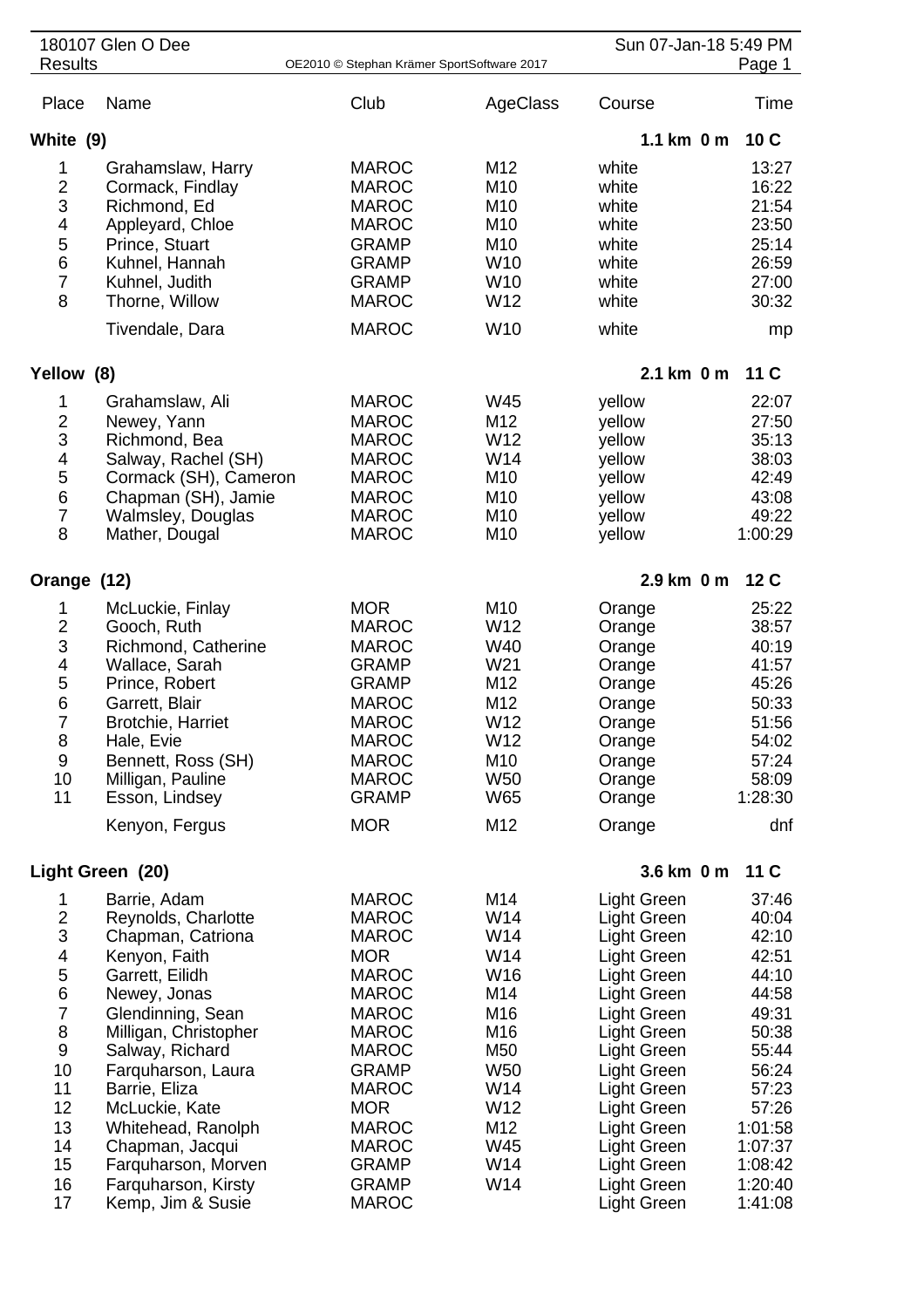|                                                                                                                                                   | 180107 Glen O Dee                                                                                                                                                                                                                                                                                                                                       |                                                                                                                                                                                                                                                                                                      |                                                                                                                                                                              | Sun 07-Jan-18 5:49 PM                                                                                                                                                                                                                                                                     |                                                                                                                                                                                              |
|---------------------------------------------------------------------------------------------------------------------------------------------------|---------------------------------------------------------------------------------------------------------------------------------------------------------------------------------------------------------------------------------------------------------------------------------------------------------------------------------------------------------|------------------------------------------------------------------------------------------------------------------------------------------------------------------------------------------------------------------------------------------------------------------------------------------------------|------------------------------------------------------------------------------------------------------------------------------------------------------------------------------|-------------------------------------------------------------------------------------------------------------------------------------------------------------------------------------------------------------------------------------------------------------------------------------------|----------------------------------------------------------------------------------------------------------------------------------------------------------------------------------------------|
| <b>Results</b>                                                                                                                                    |                                                                                                                                                                                                                                                                                                                                                         | OE2010 © Stephan Krämer SportSoftware 2017                                                                                                                                                                                                                                                           |                                                                                                                                                                              |                                                                                                                                                                                                                                                                                           | Page 2                                                                                                                                                                                       |
| Place                                                                                                                                             | Name                                                                                                                                                                                                                                                                                                                                                    | Club                                                                                                                                                                                                                                                                                                 | AgeClass                                                                                                                                                                     | Course                                                                                                                                                                                                                                                                                    | Time                                                                                                                                                                                         |
|                                                                                                                                                   | Light Green (20)                                                                                                                                                                                                                                                                                                                                        |                                                                                                                                                                                                                                                                                                      |                                                                                                                                                                              | 3.6 km 0 m                                                                                                                                                                                                                                                                                | 11C                                                                                                                                                                                          |
|                                                                                                                                                   | Newey, Scott<br>McBeath, Henry<br>Gooch, Esther                                                                                                                                                                                                                                                                                                         | <b>MAROC</b><br><b>MAROC</b>                                                                                                                                                                                                                                                                         | M45<br>M21<br><b>W45</b>                                                                                                                                                     | Light Green<br><b>Light Green</b><br><b>Light Green</b>                                                                                                                                                                                                                                   | mp<br>mp<br>dnf                                                                                                                                                                              |
| Green (15)                                                                                                                                        |                                                                                                                                                                                                                                                                                                                                                         |                                                                                                                                                                                                                                                                                                      |                                                                                                                                                                              | 4.3 km 0 m                                                                                                                                                                                                                                                                                | 11 C                                                                                                                                                                                         |
| 1<br>$\frac{2}{3}$<br>4<br>5<br>6<br>$\overline{7}$<br>8<br>9<br>10<br>11<br>12<br>13                                                             | Dudley, Joshua<br>Bennett, Alan<br>Matheson, Colin<br>Richmond, Will<br>Neumann, Katja<br>Esson, David<br>Salway, Aileen<br>Hornby, Caroline<br>Rowlands, Helen<br>Mather, Rachel<br>Drewe-Martin, Dominique<br>Grassie, Oonagh<br>Esson, George                                                                                                        | <b>MAROC</b><br><b>MAROC</b><br><b>MOR</b><br><b>MAROC</b><br><b>MAROC</b><br><b>GRAMP</b><br><b>MAROC</b><br><b>MOR</b><br><b>GRAMP</b><br><b>MAROC</b><br><b>MAROC</b><br><b>GRAMP</b><br><b>GRAMP</b>                                                                                             | M21<br>M50<br>M60<br>M40<br>W45<br>M35<br>W45<br>W <sub>50</sub><br>W <sub>50</sub><br>W40<br>W35<br><b>W60</b><br>M70                                                       | Green<br>Green<br>Green<br>Green<br>Green<br>Green<br>Green<br>Green<br>Green<br>Green<br>Green<br>Green<br>Green                                                                                                                                                                         | 26:12<br>41:32<br>51:03<br>51:08<br>55:27<br>55:57<br>56:45<br>1:01:23<br>1:07:07<br>1:07:44<br>1:10:10<br>1:20:00<br>1:41:00                                                                |
|                                                                                                                                                   | Forbes, Catrina<br>Kenyon, Elizabeth                                                                                                                                                                                                                                                                                                                    | <b>MOR</b>                                                                                                                                                                                                                                                                                           | <b>W50</b><br>W45                                                                                                                                                            | Green<br>Green                                                                                                                                                                                                                                                                            | mp<br>dnf                                                                                                                                                                                    |
| <b>Blue (19)</b>                                                                                                                                  |                                                                                                                                                                                                                                                                                                                                                         |                                                                                                                                                                                                                                                                                                      |                                                                                                                                                                              | 5.9 km 0 m                                                                                                                                                                                                                                                                                | 14 C                                                                                                                                                                                         |
| 1<br>$\overline{\mathbf{c}}$<br>3<br>4<br>5<br>6<br>$\overline{7}$<br>8<br>$\boldsymbol{9}$<br>10<br>11<br>12<br>13<br>14<br>15<br>16<br>17<br>18 | Graham, Luke<br>Gomersall, Sam<br>Lawrence, Pete<br>Campbell, Kirsty<br>Gooch, Joel<br>McLuckie, Peter<br>Chapman, Paul<br>Gomersall, Lesley<br>Sheridan, Bob<br>Hornby, Rupert<br>Hammonds, Mark<br>Tunaley, Claire<br>Scott, Rachel<br>Grassie, Donald<br>Salway, Graham<br>Campbell, Eilidh<br>Reynolds, Scott<br>Kenyon, Philip<br>Ricketts, Trevor | <b>MAROC</b><br><b>GRAMP</b><br><b>GRAMP</b><br><b>MAROC</b><br><b>MAROC</b><br><b>MOR</b><br><b>MAROC</b><br><b>GRAMP</b><br><b>MAROC</b><br><b>MOR</b><br><b>MAROC</b><br><b>MAROC</b><br><b>GRAMP</b><br><b>MOR</b><br><b>MAROC</b><br><b>MAROC</b><br><b>MAROC</b><br><b>MOR</b><br><b>MAROC</b> | M18<br>M <sub>55</sub><br>M <sub>55</sub><br><b>W18</b><br>M14<br>M45<br>M45<br>W55<br>M50<br>M50<br>M40<br>W21<br>W <sub>50</sub><br>M60<br>M16<br>W18<br>M50<br>M50<br>M55 | <b>Blue</b><br><b>Blue</b><br><b>Blue</b><br><b>Blue</b><br><b>Blue</b><br><b>Blue</b><br><b>Blue</b><br><b>Blue</b><br><b>Blue</b><br><b>Blue</b><br><b>Blue</b><br><b>Blue</b><br><b>Blue</b><br><b>Blue</b><br><b>Blue</b><br><b>Blue</b><br><b>Blue</b><br><b>Blue</b><br><b>Blue</b> | 47:51<br>51:10<br>56:12<br>57:25<br>58:56<br>59:28<br>1:01:47<br>1:04:01<br>1:04:37<br>1:05:29<br>1:05:54<br>1:06:41<br>1:10:44<br>1:11:22<br>1:16:58<br>1:20:59<br>1:26:16<br>1:56:25<br>mp |
| Brown (10)                                                                                                                                        |                                                                                                                                                                                                                                                                                                                                                         |                                                                                                                                                                                                                                                                                                      |                                                                                                                                                                              | 8.0 km 0 m                                                                                                                                                                                                                                                                                | 21 C                                                                                                                                                                                         |
| 1<br>$\overline{\mathbf{c}}$<br>3<br>4<br>5<br>6<br>$\overline{7}$<br>8                                                                           | Wright, Joseph<br>Wilson, Felix<br>Wright, Hazel<br>Yardley, Gareth<br>McDonald, Dennis<br>McLeod, Katrina<br>Harwood, Eddie<br>Daly, Robert                                                                                                                                                                                                            | <b>MAROC</b><br><b>MAROC</b><br><b>MAROC</b><br><b>GRAMP</b><br><b>GRAMP</b><br><b>GRAMP</b><br><b>MOR</b><br><b>GRAMP</b>                                                                                                                                                                           | M18<br>M18<br>W21<br>M50<br>M50<br>W21<br>M65<br>M60                                                                                                                         | <b>Brown</b><br><b>Brown</b><br><b>Brown</b><br><b>Brown</b><br><b>Brown</b><br><b>Brown</b><br><b>Brown</b><br><b>Brown</b>                                                                                                                                                              | 49:05<br>57:57<br>1:05:41<br>1:10:37<br>1:11:58<br>1:15:44<br>1:18:45<br>1:21:48                                                                                                             |